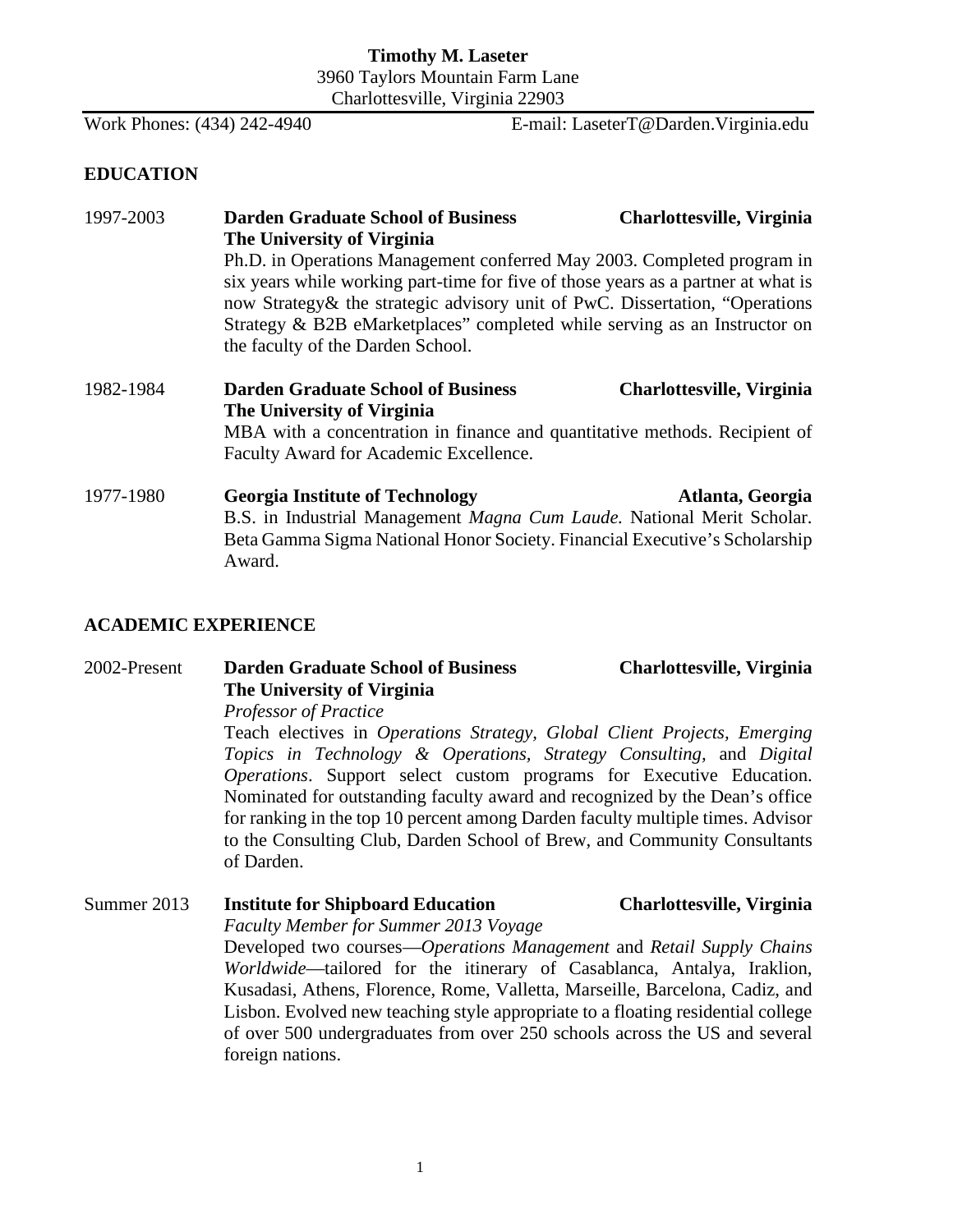| Curriculum Vitae | Timothy M. Laseter                                                                                                                                                                                                                                                                                                                                                                              | February 2022                 |
|------------------|-------------------------------------------------------------------------------------------------------------------------------------------------------------------------------------------------------------------------------------------------------------------------------------------------------------------------------------------------------------------------------------------------|-------------------------------|
| 2009-2011        | <b>Tuck School of Business at Dartmouth</b><br><b>Visiting Lecturer</b><br>Designed and taught a mini-course on Operations Strategy with a focus on<br>competitive cost analysis and e-business in fulltime MBA program for three<br>consecutive academic years.                                                                                                                                | <b>Hanover, New Hampshire</b> |
| 2010             | <b>Owen School of Business at Vanderbilt</b><br><b>Adjunct Professor</b><br>Taught a fourteen session version of self-designed course on Operations<br>Strategy with a focus on competitive cost analysis and e-business in fulltime<br>MBA program.                                                                                                                                            | <b>Nashville, Tennessee</b>   |
| 2009             | <b>India School of Business</b><br><b>Visiting Faculty</b><br>Designed and taught a one week Executive Education program on Supply Chain<br>Management to functional managers from the India Times.                                                                                                                                                                                             | Hyderabad, India              |
| 2008             | <b>London Business School</b><br><b>Visiting Assistant Professor</b><br>Designed and taught a one week MBA elective on Global Supply Chain<br>Leadership in January 2008 plus multiple class sessions on supply chain<br>management in the core MBA program in May 2008.                                                                                                                        | London, England               |
| 2008             | <b>Stern School of Business, New York University</b><br><b>Visiting Assistant Professor</b><br>Taught Operations Strategy elective from February to May 2008 for fulltime<br>and executive MBAs.                                                                                                                                                                                                | <b>New York, New York</b>     |
| 2008             | <b>Goizueta Business School, Emory University</b><br><b>Adjunct Assistant Professor</b><br>Developed and taught Supply Chain Management elective from January to<br>April 2008 for fulltime and executive MBAs.                                                                                                                                                                                 | Atlanta, Georgia              |
| 2007             | <b>IESE Business School, Universidad de Navarra</b><br><b>Visiting Assistant Professor</b><br>Invited to Barcelona for five weeks to teach two MBA elective courses. Taught<br>Operations Strategy using many personally-authored cases, technical notes and<br>articles. Also developed a new course on Strategic Product Creation leveraging<br>my recently published book by the same title. | Barcelona, Spain              |

### **BUSINESS EXPERIENCE**

| 2019-Present | <b>Laseter Holdings, LLC</b>                                                    | <b>Charlottesville, Virginia</b> |
|--------------|---------------------------------------------------------------------------------|----------------------------------|
|              | <b>Managing Director</b>                                                        |                                  |
|              | Formed Limited Liability Company in 2019 to support part-time consulting and    |                                  |
|              | investing activities. Providing executive training, workshops, and facilitation |                                  |
|              | services as well as serving as senior thought-leader for on larger engagements  |                                  |
|              | for retailers and consumer packaged goods companies in partnership with         |                                  |
|              | leading strategy consulting firms.                                              |                                  |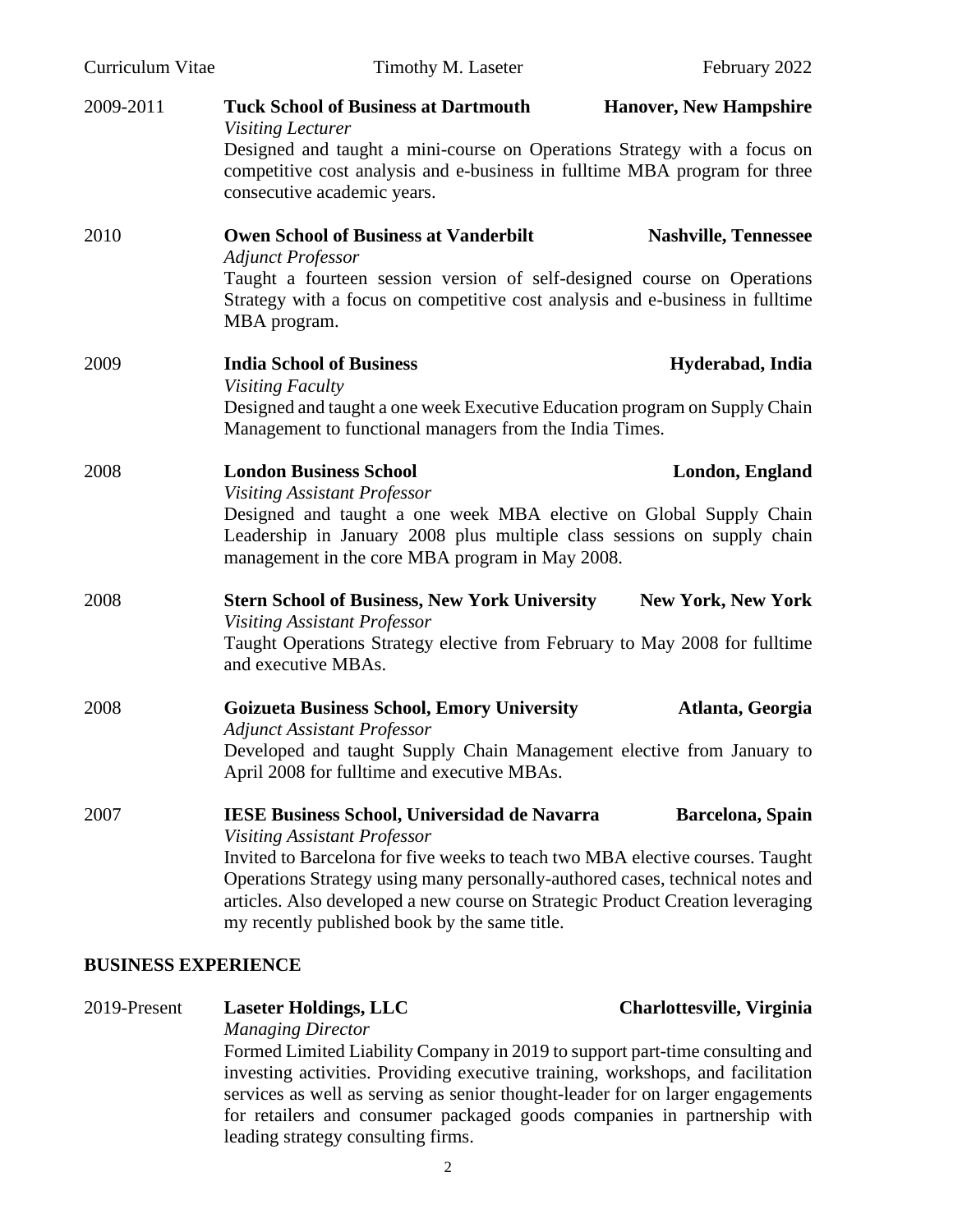| 2014-2019 | PwC/Strategy&<br>Arlington, Virginia<br><b>Managing Director</b>                                                                                                                                                                                                                                                                                                                                                                                                                   |  |
|-----------|------------------------------------------------------------------------------------------------------------------------------------------------------------------------------------------------------------------------------------------------------------------------------------------------------------------------------------------------------------------------------------------------------------------------------------------------------------------------------------|--|
|           | Rejoined the incarnation of former firm, Booz Allen & Hamilton, now<br>Strategy&, a part of PricewaterhouseCoopers. Served clients in the Retail and<br>Consumer Packaged Goods industries on a part-time basis with a focus on the<br>operational challenges of online retailing and managing the supply chain for<br>five years before transitioning to a more flexible, less time-consuming working<br>model.                                                                   |  |
| 2008-2016 | <b>RelayFoods</b><br>Charlottesville, Virginia                                                                                                                                                                                                                                                                                                                                                                                                                                     |  |
|           | Senior Advisor/Board Member<br>Served on initial advisory board for this online grocer with a unique business<br>model. Starting in May 2010 accepted temporary, part-time role as Senior Vice<br>President of Strategy to drive key growth decisions. Later served as advisor to<br>and eventually member of the Board of Directors until company acquired.                                                                                                                       |  |
| 2004-2014 | <b>Censeo Consulting</b><br><b>Washington DC</b>                                                                                                                                                                                                                                                                                                                                                                                                                                   |  |
|           | <b>Senior Client Advisor</b><br>Served as a Senior Advisor to the CEO/founder of this boutique consulting firm<br>founded in 2003. From October 2008 to February 2011, served in part-time role<br>as acting Chief Operating Officer to help scale the business processes as the<br>firm moved through a major growth phase. Starting in 2011 led efforts to<br>expand the firm's commercial business.                                                                             |  |
| 2002-2014 | <b>Zolab Consulting, LLC</b><br>Ivy, Virginia                                                                                                                                                                                                                                                                                                                                                                                                                                      |  |
|           | Principal<br>Providing consulting services to major corporations and smaller start-ups in<br>areas such as operations strategy, supply chain management and purchasing on<br>a part-time basis while devoting the bulk of my time to teaching at the Darden<br>School and other top business schools.                                                                                                                                                                              |  |
| 1995-2002 | <b>Booz Allen Hamilton*</b><br><b>New York, New York and McLean, Virginia</b>                                                                                                                                                                                                                                                                                                                                                                                                      |  |
|           | Vice President, Operations Management Practice<br>Served as an advisor to senior executives in a variety of industries by addressing<br>a wide range of issues including overall business strategy, organization, supply<br>chain management, sourcing and related topics of operations strategy. (Note:<br>Partner in the commercial business that became Booz & Company and then<br>Strategy & as part of $PwC$ )                                                                |  |
| 1988-1995 | <b>Booz Allen Hamilton</b><br><b>Cleveland, Ohio and London, England</b>                                                                                                                                                                                                                                                                                                                                                                                                           |  |
|           | Associate, Senior Associate and Principal, Operations Management Practice<br>Joined as an associate in the firm's Cleveland office and advanced rapidly by<br>leveraging prior experience in manufacturing, quality and supply chain<br>management. Transferred temporarily to the London office as investment in<br>personal development before returning to Cleveland. Founded the firm's global<br>network of sourcing practitioners and ultimately became an expert—recognized |  |

internally as well as externally—in strategic sourcing.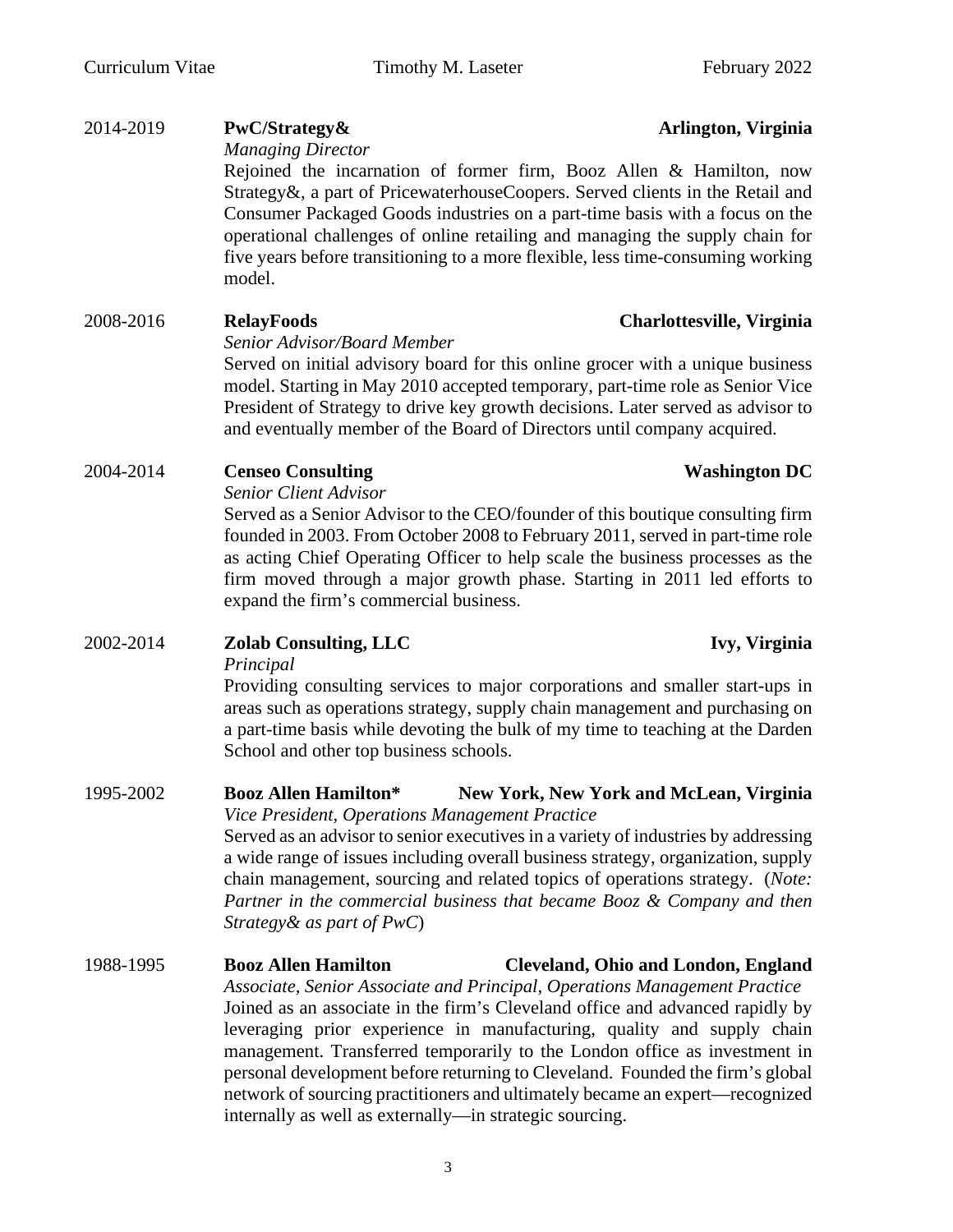### 1984-1987 **Siecor Corporation Hickory, North Carolina** *Business Analyst, Production Supervisor and Quality Assurance Supervisor* Joined Siecor—at the time, a fiber optics joint venture between Siemens and Corning—upon graduation from Darden. As a Business Analyst in the Operations Controller's group prepared monthly financial reports, appropriation requests and special project analyses. Took a lateral move to become a night shift supervisor in the largest plant and initiated a set-up time reduction effort and participated in a Materials Requirement Planning (MRP) implementation program. Next took responsibility for Quality Assurance department and worked with Purchasing manager to create a supplier quality program. Also initiated broad training in statistical tools for Quality Assurance and Production Engineers.

### 1981-1982 **McLean Group McLean, Virginia** *Consultant* Worked as consultant in banking operations for this two-partner firm. Focused

on improvement of wholesale check processing to enhance float management at a global bank based in New York City.

# 1980-1981 **Arthur Andersen Atlanta, Georgia** *Consultant* In Management Information Consulting Division supporting a Materials Requirement Planning (MRP) implementation for a major chemical company by coding online interface to batch order system.

# **BOOKS AND BOOK CHAPTERS**

Rabinovich, E and T. Laseter (July 2011). Internet Retail Operations: Theory and Practice, Boca Raton, Florida, Taylor & Francis, LLC.

Eades, K., L. Isabella, T. Laseter, P. Rodriguez, P. Simko and I. Skurnik (May 2010). The Portable MBA, Fifth Edition, Hoboken, New Jersey. John Wiley & Sons, Inc.,

Kerber, R.L., and T.M. Laseter (2007). Strategic Product Creation. New York, McGraw-Hill.

Laseter, T., and E. Weiss (2007). "*Structural Supply Chain Collaboration.*" Chapter two in peerreviewed book from Kluwer Publishing entitled Supply Chain Analysis: Information, System, and Optimization edited by T. C. Piaw, W.K. Kee, and C. S. Tang.

Fombrun, C.J., and M.D. Nevins (2003). The Advice Business: Essential Tools and Models for Management Consulting. Pearson Prentice Hall 2003. Chapter entitled "*Strategic Sourcing*"

Laseter, T. M. (1998). Balanced Sourcing: Cooperation and Competition in Supplier Relationships. San Francisco, Jossey-Bass Publishers.

Treat, J.E., et al. (1994). Creating the High Performance International Pertroleum Company: Dinosaurs Can Fly. Tulsa, PennWell Publishing Company. Chapter 10, "*Optimizing the Value Chain: Materials and Maintenance Challenges"* with McKenna, M.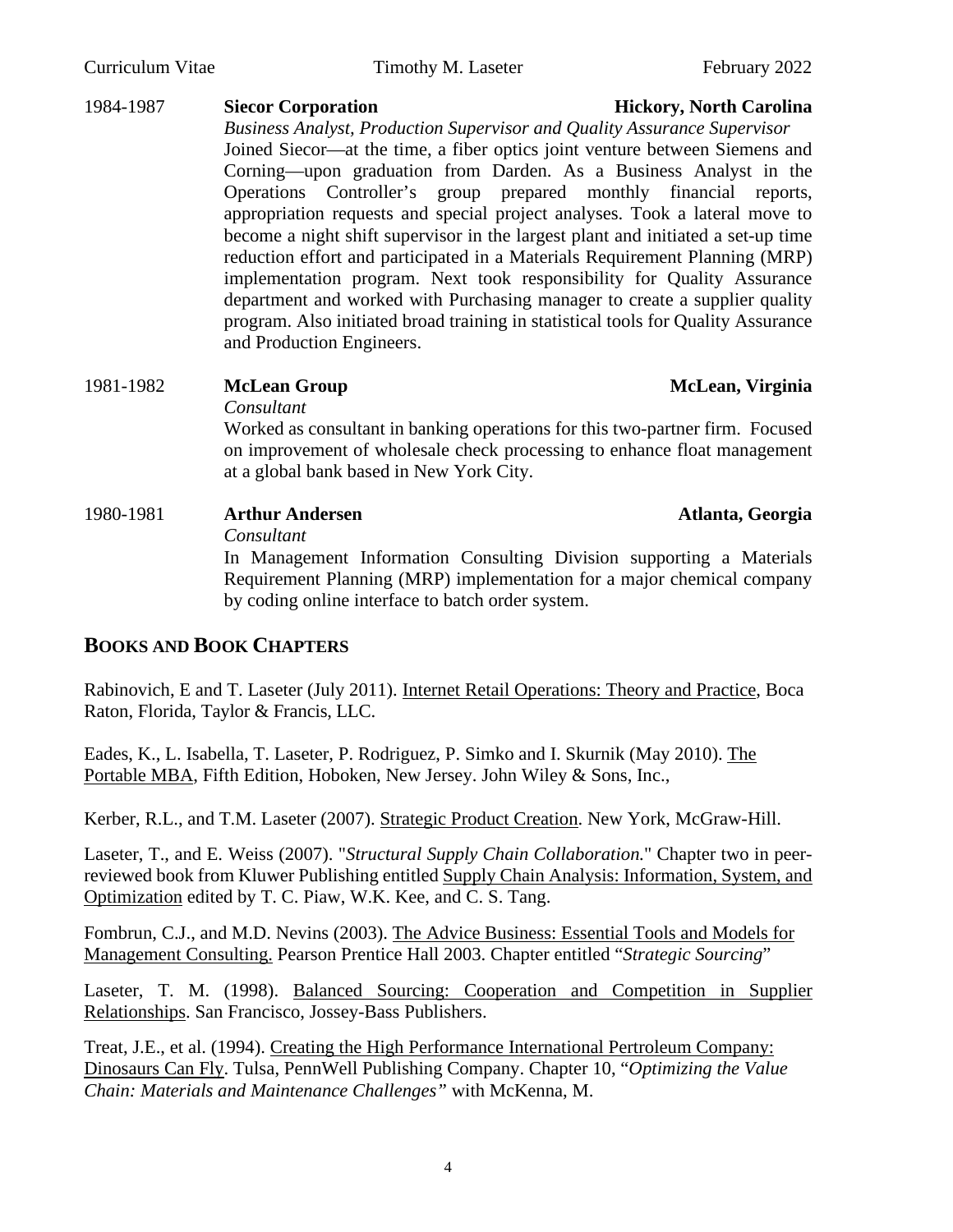# **PEER-REVIEWED PUBLICATIONS**

Lim SFWT., E. Rabinovich, D. Rogers, and T. Laseter, (November 2016). *"Last-Mile Supply Network Distribution in Omnichannel Retailing: A Configuration-Based Typology"* Foundation and Trends in Technology, Information and Operations Management (10;1) 1-87

Rabinovich E, T. Laseter, T., and R. Sinha, (May 2011). *"Unlimited Shelf Space in Internet Supply Chains: Treasure Trove or Wasteland?".* Journal of Operations Management (29:4) 305-317

Rosenzweig E., T. Laseter, and A. Roth, (January 2011) *"Through the Service Operations Looking Glass: Influence of Industrial Sector, Ownership, and Service Offerings on B2B e-Marketplace Failures"*. Journal of Operations Management (29:1-2) 33-48.

Rabinovich, E., T. Laseter and J. Rungtusanatham, (November 2008) *"Physical Distribution Service Performance and Internet Retailer Margins: The Drop-Shipping Context"* Journal of Operations Management(26:6) 767-780.

Laseter, T., K. Boyer, J. Rungtusanatham and E. Rabinovich, (Spring 2007) *"Backroom Operations On the Front Burner: Three Critical Issues in Internet Retailing"* Sloan Management Review(48:3) 58-64.

Mollenkopf, D., E. Rabinovich, T. Laseter, and K. Boyer, (Spring 2007) *"Managing Internet Product Returns: A Focus on Effective Service Management"*, Decision Sciences(38:2).

Cross, R., T. Laseter, A. Parker and G. Velasquez, (Fall 2006) *"Using Social Network Analysis to Improve Communities of Practice"* California Management Review (49:1) 32-60.

Laseter, T., and S. Bodily. (2004) "*Strategic Indicators for B2B e-Marketplace Financial Performance*" Electronic Markets(14:4) 322-332.

Laseter, T.M., and K. Ramdas (May 2002). "*Product Types and Supplier Roles in Product Development: An Exploratory Analysis.*" IEE Transactions on Engineering Management(49:2) 107-118.

# **PRACTITIONER PUBLICATIONS**

Laseter, T., (Summer 2020). "*How to Win in Online Grocery*" (April), "*Competitive Dynamics That Shape Consumer Preferences"* (September)*, "Did the Pandemic Change Everything"* (October), Takeoff Technologies.

Laseter, T., A. Tipping, and F. Duiven (Autumn 2018). "*The Rise of the Last-Mile Exchange*" strategy+business(92).

Laseter, T., S. Lauster, and N. Hodson (July 2017). "*A Strategist's Guide to the Digital Grocery*" strategy+business (online edition).

Laseter, T., (Spring 2017). "*The Line Between Confidence and Hubris*" strategy+business(86).

Laseter, T., M. Egol, and S. Bauer (Winter 2015). "*Navigating Retail's Last Mile*" strategy+business(81).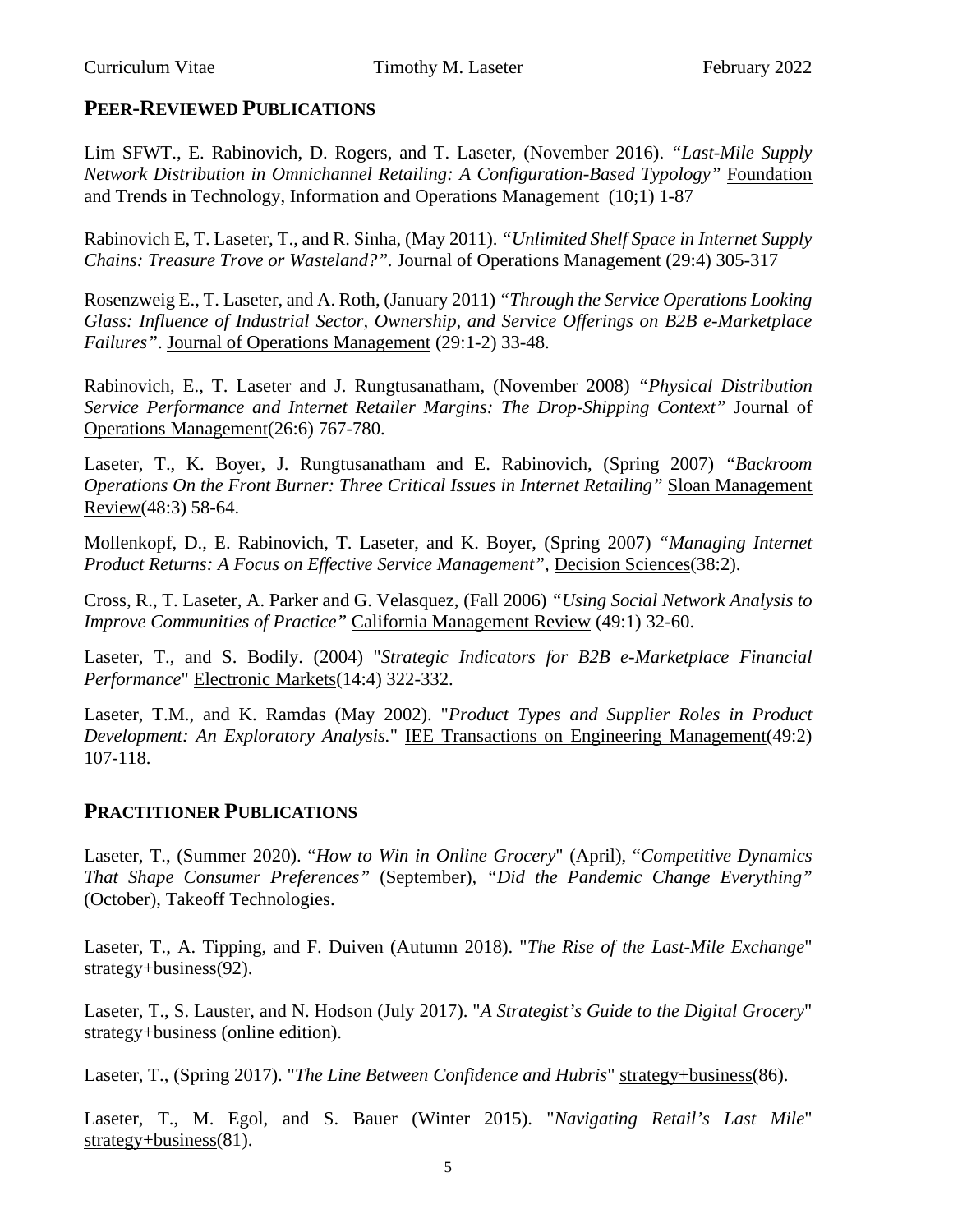Laseter, T., and S. Lauster (Winter 2014). "*What Mom-and-Pop Stores Can Teach Grocery Chains*" strategy+business(77): 28-32.

Laseter, T., (Summer 2014). "*Management in the Second Machine Age*" strategy+business(75): 38-42.

Laseter, T., and J. Hutchinson-Krupat (Winter 2013). "*A Skeptic's Guide to 3D Printing*" strategy+business(73).

Laseter, T., and J. Bennett (Summer 2013). "*Building a Flywheel Business*" strategy+business(71): 28-32.

Laseter, T., (Winter 2012). "*University Dilemma*" strategy+business(69): 24-28.

Laseter, T., and S. Sarasvathy (Summer 2012). "*Three Games of Strategic Thinking*" strategy+business(67): 25-28.

Laseter, T., and E. Johnson (Winter 2011). "*A Better Way to Battle Malware*" strategy+business(65): 26-30.

Laseter, T., and E. Rabinovich (August - September 2011). "*Evolution of Online Retailing"* The European Financial Review, 62-64

Laseter, T., (Summer 2011). "*Focus and Scale on the Internet"* strategy+business(63): 22-27

Laseter, T., A. Ovchinnikov and G. Raz (Winter 2010). "*Reduce, Reuse, Recycle…or Rethink"* strategy+business(61): 31-35

Laseter, T., C. Lichtendahl and Y. Grushka-Cockayne (Summer 2010). "*Cleaning the Crystal Ball"* strategy+business(59): 26-31

Laseter, T., (Winter 2009). "*An Essential Step for Corporate Strategy*" strategy+business(57): 18- 23.

Laseter, T., and E. Johnson (Summer 2009). "*Reframing Your Business Equation*" strategy+business(55): 18-23.

Laseter, T., and G. Fairchild (Winter 2008). "*Supplier Empowerment and the Bottom Line*" strategy+business(53): 38-44.

Laseter, T., and R. Kerber (Spring 2008). "*Launch and Learn*" strategy+business(50): 38-43.

Laseter, T., and L. Laseter (Autumn 2007). "*See for Yourself*" strategy+business(48): 20-24.

Laseter, T., D. Kirsch and B. Goldfarb (Spring 2007). "*Lessons of the Last Bubble*" strategy+business(46): 26-31.

Laseter, T., and R. Cross (Autumn 2006). "*The Craft of Connection*" strategy+business(44): 26- 32.

Laseter, T., E. Rabinovich and A. Huang (Spring 2006). "*The Hidden Cost of Clicks*" strategy+business(42): 26-30.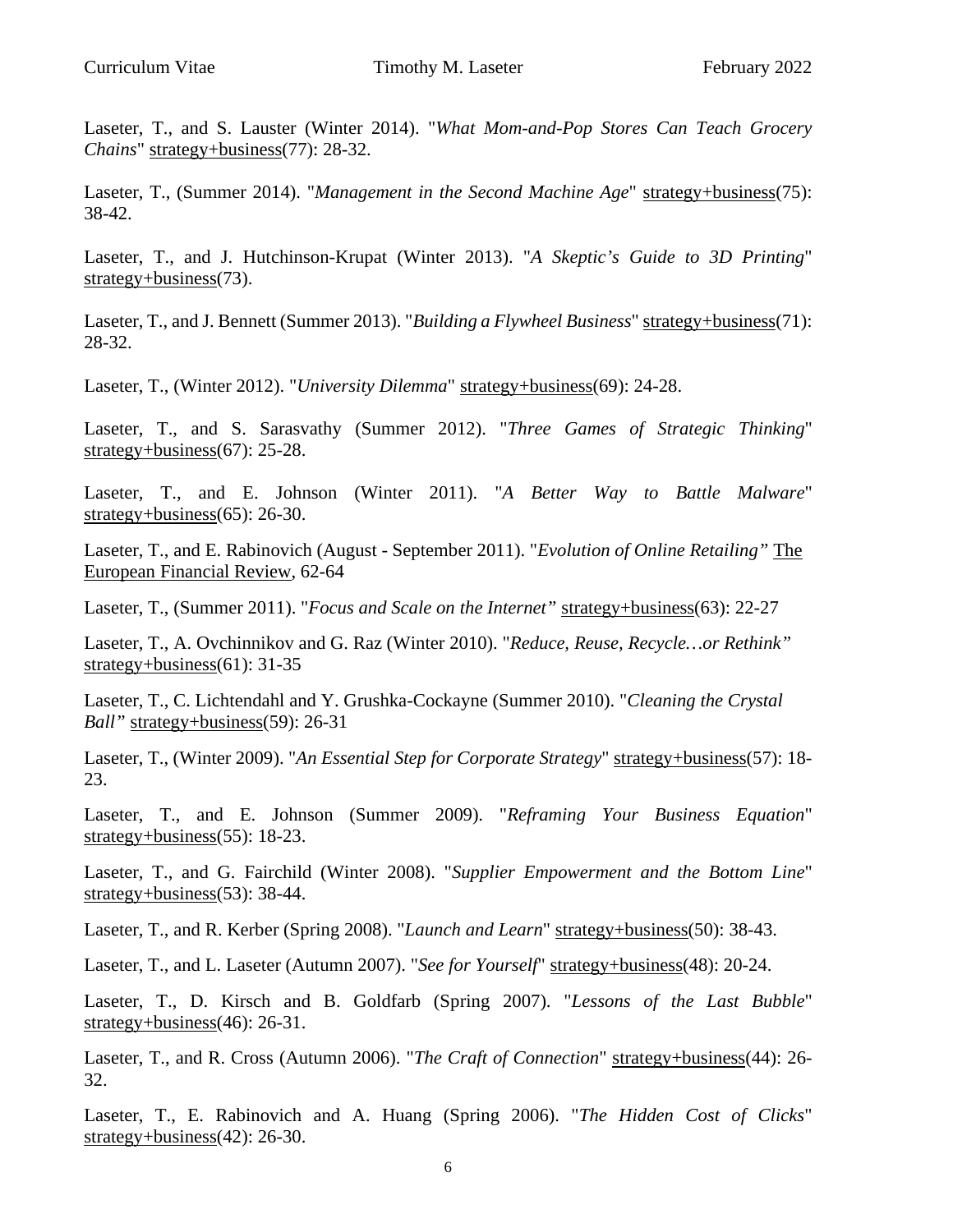Hild M. and T. Laseter (Summer 2005). "*Thought Leader Interview: Rheinhard Selten*" strategy+business(39): 89-94.

Laseter, T., and E. Weiss (Summer 2005). "*The Right Mix for a Pricing Fix*" strategy+business(39): 18-21.

Laseter, T., (Summer 2004). "*When Offshoring Isn't a Sure Thing*" strategy+business(36): 26-31.

Laseter, T., and M. Hild (Summer 2004). "*The Power of Plausibility Theory*" strategy+business(35) 32-35.

Laseter, T., M. Turner and R. Wilcox. (Winter 2003). "*The Big, the Bad and the Beautiful*" strategy+business(33): 20-24.

Laseter, T., and K. Oliver. (Fall 2003). "*When Will Supply Chain Management Grow Up?*" strategy+business(32): 20-25.

Laseter, T., K. Ramdas and D. Swerdlow. (Summer 2003). "*The Supply Side of Design and Development*" strategy+business(31): 20-25.

Laseter, T., B. Berg, and M. Turner. (Spring 2003). "*What FreshDirect Learned from Dell*" strategy+business(30): 20-25.

Laseter, T., and C. Capers. (2002). "*eMarketplace Survival Strategies*" strategy+business(29): 30- 34.

Chung, A., T. Jackson, and T. Laseter. (2002). "*Why Outsourcing Is In*" strategy+business(28): 22-27.

Laseter, T., and H. Baker. (2002). "*The Four Phases of Continuous Sourcing*" strategy+business(27): 32-37.

Laseter, T., A. Kandybin, and P. Houston. (2002). "*Marketing and Operations: Can This Marriage Be Saved?*" strategy+business(26): 22-27.

Laseter, T., B. Long, and C. Capers. (2001). "*B2B Benchmark: The State of Electronic Exchanges*" strategy+business(25): 33-42.

Laseter, T., A. Chung, and D. Torres. (2001). "*Oasis in the Dot-Com Delivery Desert*" strategy+business(24): 28-33.

Laseter, T., and D. Evans. (2001). "*Beating the B2B Odds*" strategy+business(23): 28-33.

Laseter, T., et al. (2001). "*The Last Mile to Somewhere*" strategy+business(22): 29-34.

Laseter, T., et al. (2000). "*The Last Mile to Nowhere: Flaws & Fallacies in Internet Home-Delivery Schemes*" strategy+business(20): 40-48.

Laseter, T., P. Houston, and S. Byrne. (2000). "*Scale Curve Modeling*" Purchasing Today(11:2): 20

Laseter, T. M., P. W. Houston, et al. (2000). "*Amazon Your Industry: Extracting Value From the Value Chain*" Strategy & Business(18): 94-105.

Laseter, T., and M. Quint. (1999). "*Utilization Curves*" Purchasing Today(10:12): 12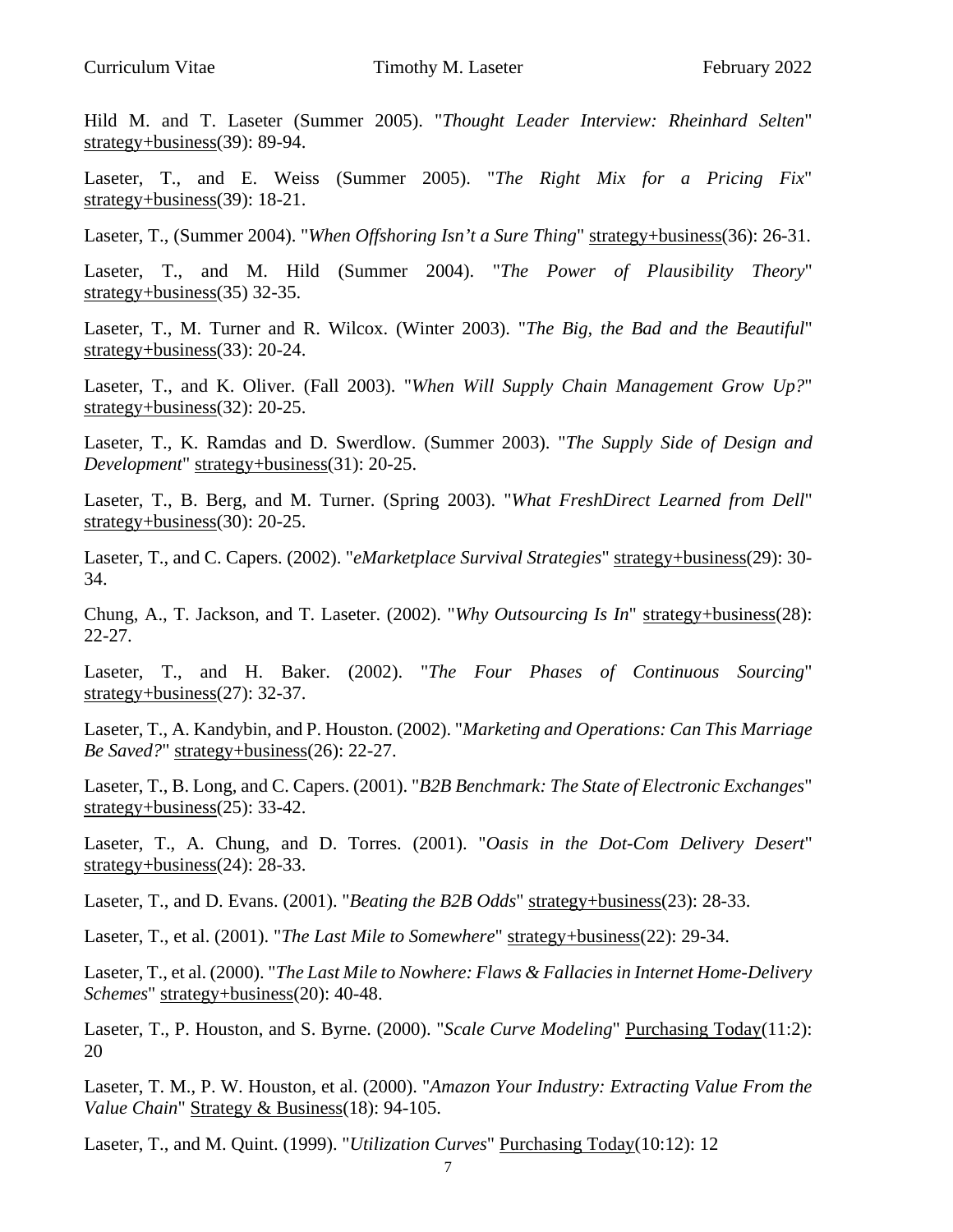Laseter, T., D. Evans, et al, (1999) "*Selecting Supply Chain Management Software*" Purchasing Today Technology Guide(October, 1999)

Laseter, T. M. (1998). "*Balanced Sourcing The Honda Way*" Strategy & Business(13): 24-31.

Ask, J. A. and T. M. Laseter. (1998). "*Cost Modeling: A Foundation Purchasing Skill*" Strategy & Business(10): 10-20.

Laseter, T. M., C. V. Ramachandran, and T. M. Leary. (1997). "*Global Sourcing: Another Critical Purchasing Skill*" Strategy & Business(8): 11-16.

Laseter, T. M., C. V. Ramachandran, and K. H. Voigt. (1997). "*Setting Supplier Cost Targets: Getting Beyond the Basics*" Strategy & Business(6): 18-24.

Laseter, T. M., C. V. Ramachandran, and K. H. Voigt. (1996). "*Systems, Modules or Components: New Light on Purchasing*" Strategy & Business(4): 9-13.

Laseter, T. M (1996). "*Balanced Purchasing*" Strategy & Business(2): 8-9.

# **PUBLISHED PEDAGOGICAL MATERIALS**

Laseter, T. M., Schwartz, G., (2021). "*Competitive-Cost Analysis: Learning and Experience Curves",* Darden Business Publishing, OM-1745

Laseter, T. M., Luk, V., (2021). "*Fidelity Investments: Betting on Digital Strategy*", Darden Business Publishing, OM-1746

Laseter, T. M., Morris, J., (2021). "*Three Notch'd: Economies of Scale in Brewing*", Darden Business Publishing, OM-1750

Laseter, T. M., Sesia, A., (2021). "*Re:Build Manufacturing—Reimagining the Conglomerate*", Darden Business Publishing, OM-1757

Lert D. & Laseter, T (2021), "*A Rock and a Hard Place: The Conundrum of Online Grocery after COVID*", Darden Business Publishing, OM-1733.

Ritchie R. & Laseter, T (2020), "*Cost of the Cold Chain: Perishable Shipping Solutions*", Darden Business Publishing, OM-1700.

Curran, M. and T. Laseter (2013), "*Corning Incorporated: Extending 160 Years of Innovation*", Darden Business Publishing, OM-1510.

Yoxtheimer, A. and T. Laseter (2012), "Bedrock, Ltd.", Darden Business Publishing, S-0206.

Hammer, J. and T. Laseter (2012), "*Coastal Shipping*", Darden Business Publishing, S-0205.

Murphy, M, M. Pederson, and T. Laseter (2012), "*Belton Semiconductor (A) and (B)*", Darden Business Publishing, BP-0556 and BP-0557.

Goldberg, R. and T. Laseter (2012), "*Elektrikraft: Global Sourcing Initiative (A) and (B).*", Darden Business Publishing, OM-1484.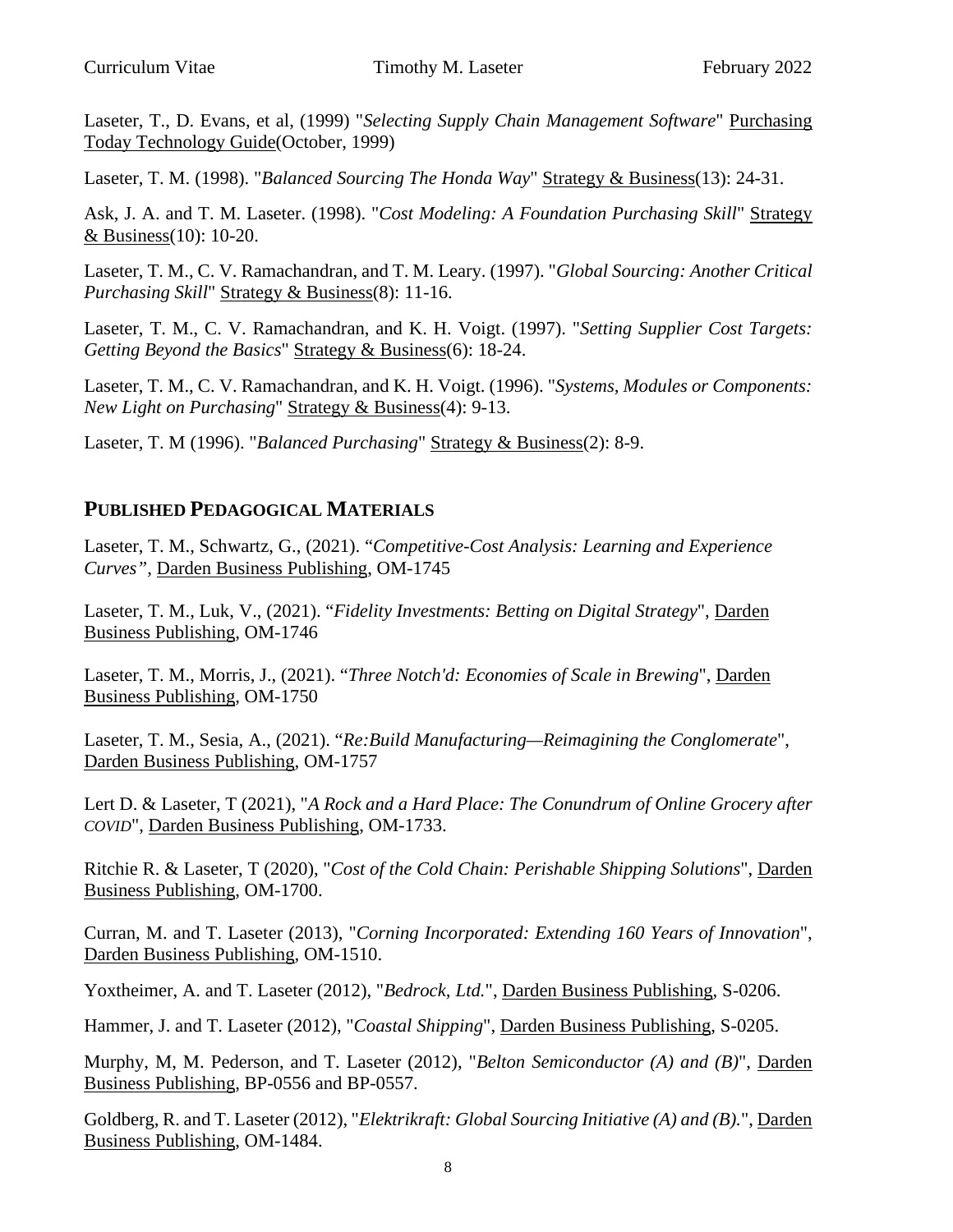Laseter, T (2012), "*Valeant Pharmaceuticals: The 2012 Incentive Plan*", Darden Business Publishing, OM-1482.

Laseter, T (2012), "*Valeant Pharmaceuticals: A Transformation Story*", Darden Business Publishing, OM-1481.

Stewart, S. and T. Laseter (2012), "*Air International.*", Darden Business Publishing, OM-1480.

Hetman, Y., C. McHale, T. Laseter (2012), "*Edison2*", Darden Business Publishing, OM-1461.

Laseter, T (2011), "*Zappos Customer Loyalty Team*", Darden Business Publishing, OM-1452.

Laseter, T (2011), "*Better World Books*", Darden Business Publishing, OM-1432.

Laseter, T (2011), "*RelayFoods.com*", Darden Business Publishing, OM-1431.

Laseter, T (2010), "*Sweet Stuff Bakeries: The Outsourcing Decision*", Darden Business Publishing, OM-1424. *Multimedia case*

Laseter, T, "*Boxer World*", Darden Business Publishing, OM-TBD.

Laseter, T and S. Choi (2010), "*Canyon Mining*", Darden Business Publishing, OM-1392.

Laseter, T., T. Homma, and K. Kibler (2010), "*Tim English: U.S. Men's Wholesale Business*", Darden Business Publishing, OM-1368

Laseter, T., T. Lafon, and C. MacKinnon (2010), "*TESCO: Entering the U.S. Market*", Darden Business Publishing, OM-1360

Laseter, T., P. Liam, and S. Toussaint (2009), "*dVider LLC*", Darden Business Publishing, OM-1361

Laseter, T., D. Swerdlow, and S. Byrne (2008), "*TONA Foundry*" and "*DOSA Motor Manufacturing*", Darden Business Publishing, OM-1348 & OM-1349

Baran, L. and T. Laseter, (2007), "*PYREX*", Darden Business Publishing, OM-1323

Laseter, T. and E. Rabinovich, (2006), "*Cooking.com*", Darden Business Publishing, OM-1321

Ehrig, B. and T. Laseter (2006), "*Nike Inc.: Buy Strategy*", Darden Business Publishing, OM-1297

Heckel, K. and T. Laseter (2006), "*TRX Inc.: The Offshoring Decision*", Darden Business Publishing, OM-1296

Heckel, K., A. Huang and T. Laseter (2006), "*Competitive Cost Analysis: Cost Driver Framework; Cost Modeling Techniques; Scale and Utilization*", Darden Business Publishing, OM-1254, OM-1255, and OM-1256

Laseter, T. (2006), "*PepsiCo: QTG Emerging Channel Investment*", Darden Business Publishing, OM-1210

Laseter, T. and J. Hammer (2006). "*Whirlpool Corporation: Supplier Innovation*" Darden Business Publishing, OM-1192